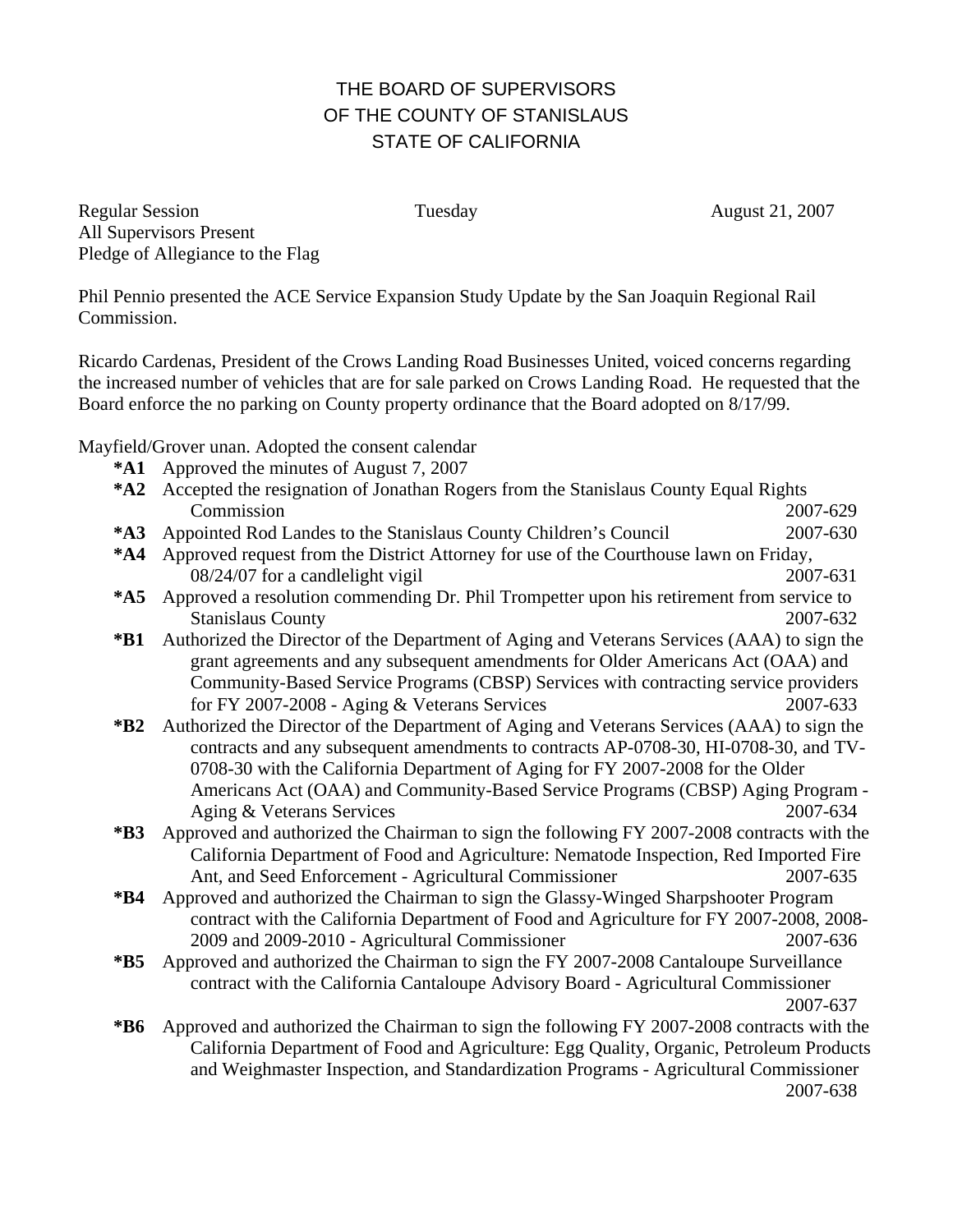**\*B7** Adopted the decision of the Nuisance Abatement Hearing Board regarding the cost accounting to abate the nuisance at 4342 S. Central Avenue, Ceres, CA (CE No. 06-326) - DER 2007-639

- **\*B8** Adopted the decision of the Nuisance Abatement Hearing Board regarding nuisances at 3613 Hemlock Avenue, Ceres, CA (CE No. 07-168) – DER 2007-640
- **\*B9** Approved the issuance of a RFQ for Custodial/Janitorial Services by the GSA 2007-641
- **\*B10** Approved the annual revisions to the Stanislaus County Purchasing Card Policy GSA

- **\*B11** Authorized the Chief Probation Officer to enter into a contract with Stanislaus County Office of Education to provide a School Probation Officer for prevention and intervention services; directed the Auditor-Controller to increase the appropriations and estimated revenue in the amount of \$78,663 as detailed in the Budget Journal Form; and, amended the Salary and Position Allocation Resolution to add one Deputy Probation Officer II position to Casework Services – Probation 2007-643
- **\*B12** Approved the list of Independent Contractor Agreements between the Stanislaus County HSA and various contractors for FY 2007-2008; authorized the HSA Managing Director, or her Designee, to sign the agreements; and, authorized the HSA Managing Director, or her Designee or successor, to negotiate and sign individual amendments to the agreements, not to exceed \$75,000 – HSA 2007-644
- **\*B13** Approved the Internal Audit Division's Audit Schedule for the period July 2007 to June 2008 – Auditor-Controller 2007-645
- **\*B14** Approved the final completion and acceptance of a portion of Bid Package 6, Plaza and Site Work, Phase I for the Gallo Center for the Arts; approved the final contract with Concrete Innovations by Hallack of Turlock, CA, as follows: original contract of \$445,197, total Change Orders of (\$26,384), for a final contract cost of \$418,813; approved the final contract with Central Valley Landscape Services, Inc. of Modesto, CA, as follows: original contract of \$164,832, total Change Orders of (\$18,064), for a final contract cost of \$146,768 – CEO 2007-646
- **\*C1** Finds that the Ordinance C.S. 1006 amending §11.08.020 and §11.08.040 of the Stanislaus County Code, amending a No Parking Zone and adding a Green Curb Marking (12 Minute Parking Zone) on Mariposa Road in the Modesto area, is not subject to the CEQA (Public Resources Code, §2100 et. seq.); and, introduced and waived the first reading of Ordinance C.S. 1006 – PW ORD-55-D-1 2007-647
- **\*C2** Adopted plans and specifications for the Federal Regional Surface Transportation Road Resurfacing Program for FY 2006-2007 - (RSTP Road Resurfacing Program FY 2006- 2007); set the bid opening date and time for 9/26/07 at 2:00 p.m.; directed the Clerk of the Board to publish notice inviting bids for the project as required by law; set 9/26/07, prior to 2:00 p.m., as the deadline for submission of bids; directed the Auditor-Controller to make the necessary budget adjustments per the financial transaction sheet; and, directed the Public Works Department staff to mail a notice inviting bids to trade journals as required by law – PW 2007-648
- **\*C3** Adopted plans and specifications for the Stanislaus County 2007 Chip Seal Program (Asphalt Emulsion); set the bid opening date and time for 9/05/07, 2:30 p.m.; directed the GSA Director/Purchasing Agent to publish notice inviting bids for the project as required by law; and, set 09/05/07, prior to 2:30 p.m. as the deadline for submission of bids - PW 2007-649

O'Brien/Grover unan. **6:40 p.m**. Conducted the public hearing and received comments on the formation of the Valley Home MAC in Supervisorial District 1; approved the formation of the Valley Home MAC; corrected the typographical error for the Government Code Section number found in Section I (Formation

2007-642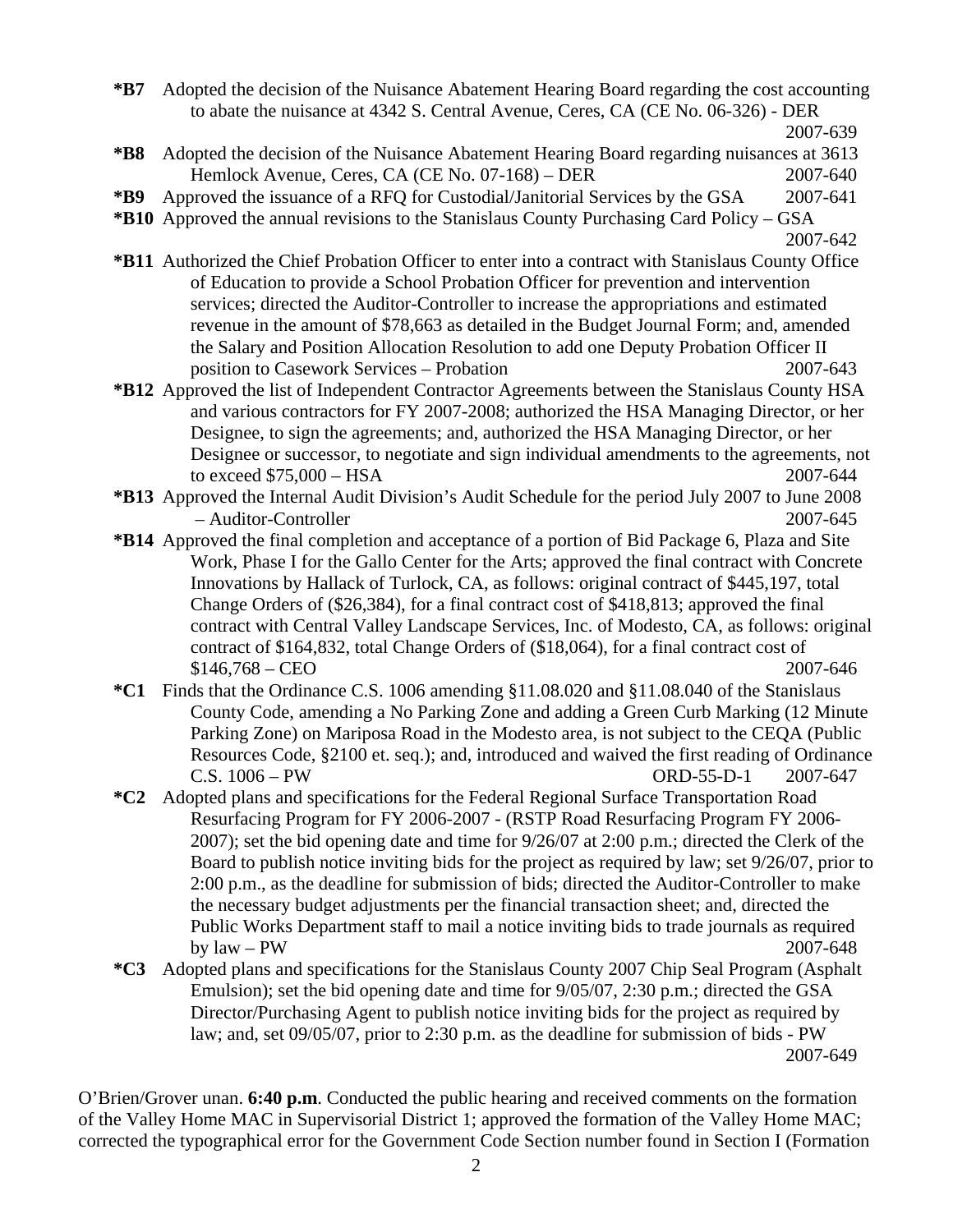of Organization) of the Bylaws to read as "Section 31010"; **amended** the second sentence of Section V (Meetings) of the Bylaws to read as follows: " A regular and convenient time and place for each meeting will be established and announced by the Council."; **amended** the northern boundary for the Valley Home MAC to be State Route 4; and, approved the amended bylaws and amended boundaries for the Valley Home MAC – CEO MAC-08-01 2007-650

Monteith/Mayfield (3-0)(Grover and DeMartini abstained) **6:45 p.m.** Approved an appeal of the Planning Commission's decision of denial, thereby approving Vesting Tentative Parcel Map Application #2006-02, Tim Bell Warnerville Partners (Formerly Furtado Family Trust), a request to create 13 parcels of 80± acres, one 70 $\pm$  acre parcel, and one 117 $\pm$  acre remainder parcel from two existing parcels totaling 1,147 acres in the A-2-40 (General Agriculture) zoning district, located southeast of the intersection of Tim Bell and Warnerville Roads, northeast of the Waterford area (APN: 011-005-007 and 011-005-021); adopted the Mitigated Negative Declaration pursuant to CEQA Guidelines §15074(b), by finding that on the basis of the whole record, including the Initial Study and any comments received, that there is no substantial evidence the project will have a significant effect on the environment and that the Mitigated Negative Declaration reflects Stanislaus County's independent judgment and analysis; adopted the Mitigation Monitoring Plan pursuant to CEQA Guidelines §15074(d); ordered the filing of a Notice of Determination with the Stanislaus County Clerk-Recorders Office pursuant to Public Resources Code §21152 and CEQA Guidelines §15075; finds that: (a) the proposed map is consistent with applicable general and specific plans as specified in §65451, (b) the design or improvement of the proposed subdivision is consistent with applicable general and specific plans, (c) the site is physically suitable for the type of development, (d) the site is physically suitable for the proposed density of development, (e) the design of the subdivision or the proposed improvements are not likely to cause substantial environmental damage or substantially and avoidably injure fish or wildlife or their habitat, (f) the design of the subdivision or type of improvements is not likely to cause serious public health problems, (g) the design of the subdivision or the type of improvements will not conflict with easements, acquired by the public at large, for access through or use of, property within the proposed subdivision; in this connection, the governing body may approve a map if it finds that alternate easements, for access or for use, will be provided, and that these will be substantially equivalent to ones previously acquired by the public; finds that the proposed parcels are of a size suitable to sustain agricultural uses and that the proposed parcel map will not result in residential development not incidental to the commercial agricultural use of the land; and approved Vesting Tentative Parcel Map Application No. 2006-02 – Tim Bell Warnerville Partners (Formerly Furtado Family Trust) subject to the attached Conditions of Approval and Mitigation Measures, including a modified Condition Number 7 as defined in the Department of Public Works memo dated 01/30/07; and, **amended** the Conditions of Approval to add Condition No. 31 to read as follows: "No residential structures shall be constructed on any parcel or parcels until either tree crops, vines, or other crops have been planted on the parcel or parcels, or until another agricultural use consistent with all use regulations applicable to the particular parcel has been established on the parcel or parcels." – Planning 2007-651

Mayfield/Monteith (2-3)(O'Brien, Grover and DeMartini opposed) **6:50 p.m.** The **motion failed** to approve GPA #2006-04 and Rezone Application #2006-09, Gomes Transportation Truck Parking Yard

DeMartini/Grover (3-2)(Mayfield and Monteith opposed) **6:50 p.m.** Conducted the public hearing to consider GPA #2006-04 and Rezone Application #2006-09, Gomes Transportation Truck Parking Yard, a request to rezone and amend the General Plan to PD (Planned Development) Zoning District, to allow an existing truck parking area to continue operating and to expand to allow up to 22 trucks and 22 trailers used to deliver fuel and lubricants, within a 28,800 square foot area of the 27.71 acre parcel located at 1625 N. Tegner Road on the northwest corner of Tegner and Fulkerth Roads, in the Turlock area (business activities associated with the operation take place elsewhere); finds that a Negative Declaration is appropriate for the project, based on the Initial Study and other project amendments and information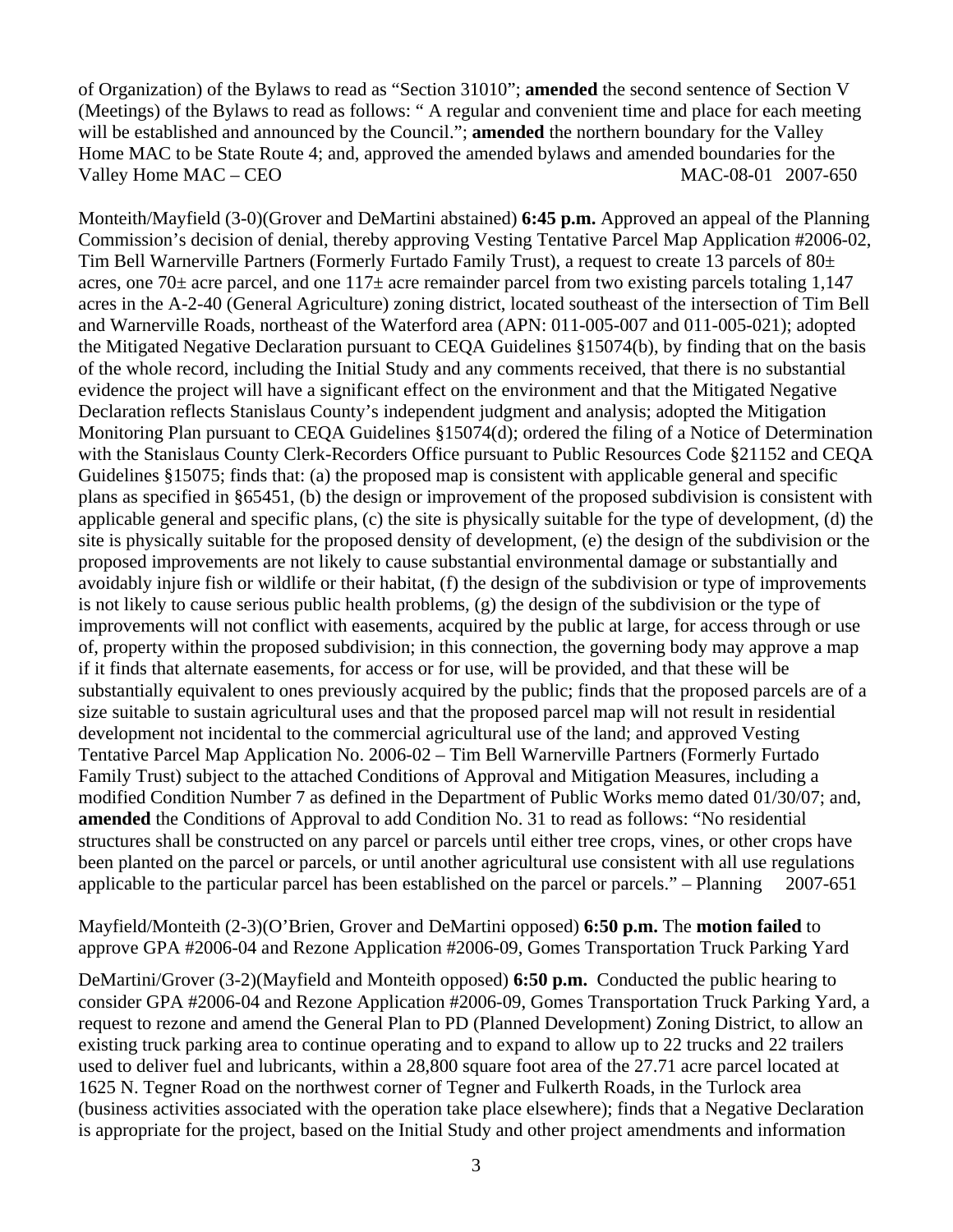submitted by the applicant and commenting agencies; based on the staff report and comments by Board members, the Board finds that the proposed GPA #2006-04 is not consistent with the overall goals and policies of the Land Use Element of the County General Plan and the overall General Plan; and, denied GPA #2006-04 and Rezone Application #2006-09, Gomes Transportation Truck Parking Yard - Planning ORD-55-C-8 2007-652

## **Recessed at 8:37 p.m.**

## **Reconvened at 8:43 p.m.**

Mayfield/Monteith unan. **6:55 p.m.** Conducted a public hearing to consider the approval of the proposed sale of Stanislaus Behavioral Health Center (SBHC), including the operations, real property, improvements and equipment, to Doctors Medical Center, and introduced, waived the reading, and adopted Ordinance C.S. 1003 authorizing the sale of SBHC; authorized the CEO, Behavioral Health Director and all other officers, employees and agents of the County to complete negotiations and finalize the proposed sale of the SBHC; approved an extension to the effective date for the reduction in force of 115 positions in the SBHC budget unit to be effective no earlier than 9/01/07 and no later than 11/01/07; approved the transfer of seven positions from the SBHC budget unit to the Behavioral Health and Recovery Services Managed Care budget unit effective no earlier than 9/01/07 and no later than 11/01/07; amended the Salary and Position Allocation Resolution to reflect the recommended changes as outlined in the report; and, directed staff to return all legal documents to the Board to complete the sales transactions ORD-55-C-7; 2007-653 & 2007-654

**Corr 1** Referred to the Agricultural Commissioner and Sealer of Weights and Measures and the CEO-Office of Emergency Services, a letter from the Governor's Office of Emergency Services regarding the U.S. Department of Agriculture granting a Secretarial disaster designation for the Counties of Santa Clara and Yolo and Stanislaus County as one of the contiguous counties due to agriculture losses caused by drought that occurred 1/01/07, and continuing.

**Corr 2** Referred to the Stanislaus Council of Governments, information from the U.S. Census Bureau requesting participation in the 2010 Decennial Census Local Update of Census Addresses Program (LUCA).

**Corr 3** Referred to the Auditor-Controller, a copy of the Oakdale Rural Fire Protection District's July 2006 - June 2007 Annual Report-Development Fee Analysis.

**Corr 4** Referred to the Department of Planning and Community Development, a notice from the Department of Housing and Community Development that the County will receive 2007 CalHome Program funding of \$600,000.

**Corr 5** Acknowledged receipt of claims and referred to the CEO-Risk Management Division the following claims: Jose Raya; Joseph Purcella; Antonio Diaz; and, Pamela Goodell.

County Counsel gave an update regarding the Latino lawsuit (Committee Concerning Community Improvement vs. City of Modesto and County of Stanislaus). He noted that Federal Court Judge O'Neil has granted the County's 4th Summary Judgment Motion which has dismissed all actions and claims under federal law against the County. The Judge's ruling stated that the plaintiff has failed to show any evidence of discriminatory conduct on behalf of the County.